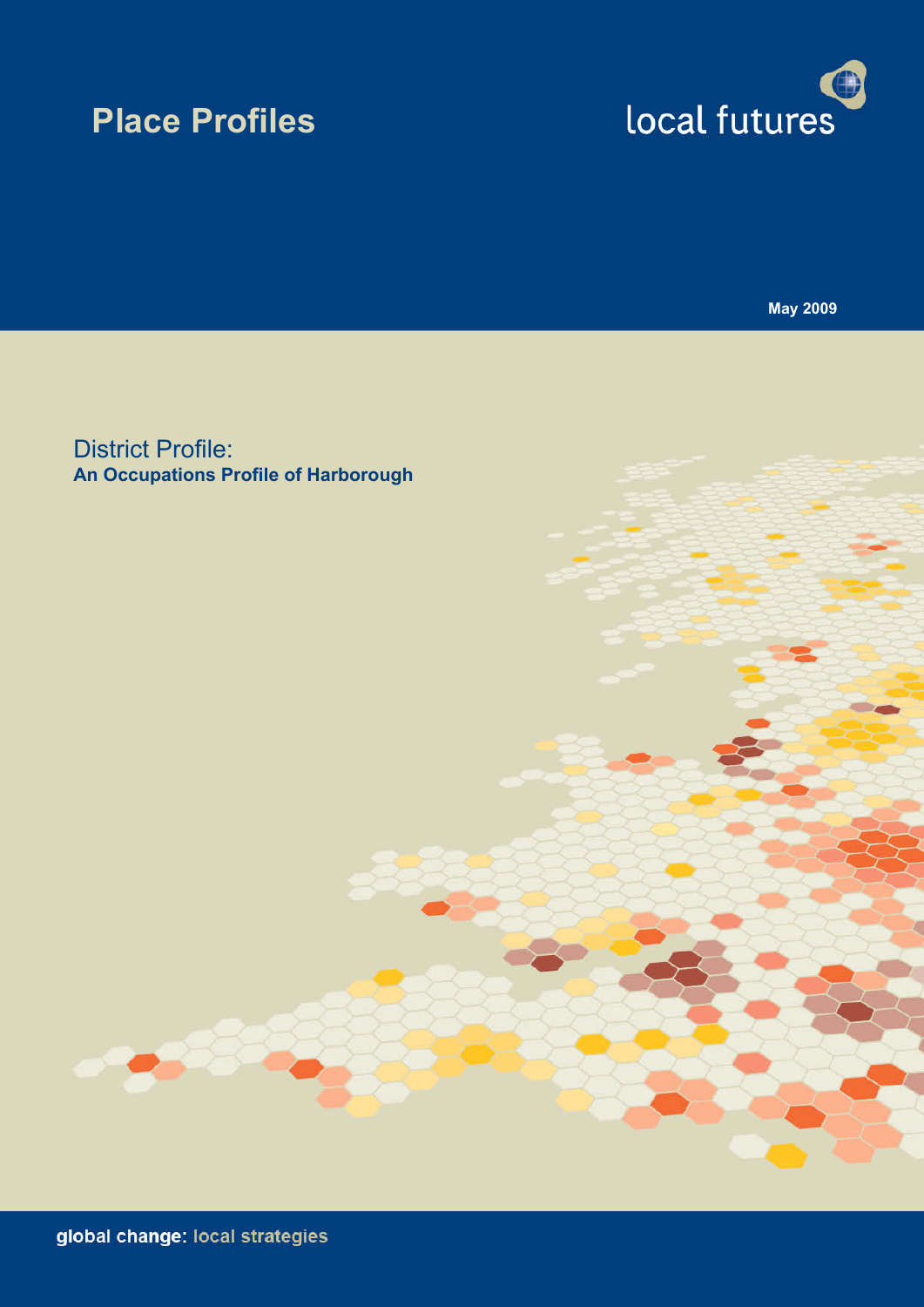

#### **About Place Profiles**

Place Profiles are a series of reports available from the Local Futures Group that provide an assessment of local conditions. Using the latest data at the time of creation, they are available for a range of economic, social and environmental themes at sub-region through to neighbourhood level. The reports present a range of graphical outputs, together with a summary analysis of performance that is set within a regional and national context.

More information about the profiles and how to purchase further copies is available at the end of this report.

#### **About the Local Futures Group**

The Local Futures Group comprises a team of researchers and consultants with academic, corporate and policy backgrounds. We provide a geographical perspective on economic, social and environmental change. We introduce this perspective into public policy and corporate strategies, both in the UK and internationally. Our services include:

- · **Benchmarking:** a family of benchmarking services that ensure future strategies are underpinned by a clear and shared understanding of current conditions. These provide a comprehensive analysis set within a regional and national context.
- **Strategy:** research and support services to identify future drivers of change and develop longterm strategies.
- Monitoring: online services to monitor change and assess the impact of strategies.

These services are underpinned by our subscription service **Local Knowledge:**

Local Knowledge is regarded as a powerful web-based service for local strategies and marketing. Incorporating the latest thinking on competitiveness and sustainable development, it provides researchers and policy-makers with access to an unrivalled decision support tool that is interactive and easy to use.

To find out more about our services or to arrange a free trial of Local Knowledge please give us a call on 020 7440 7360 or email [info@localfutures.com](mailto:info@localfutures.com)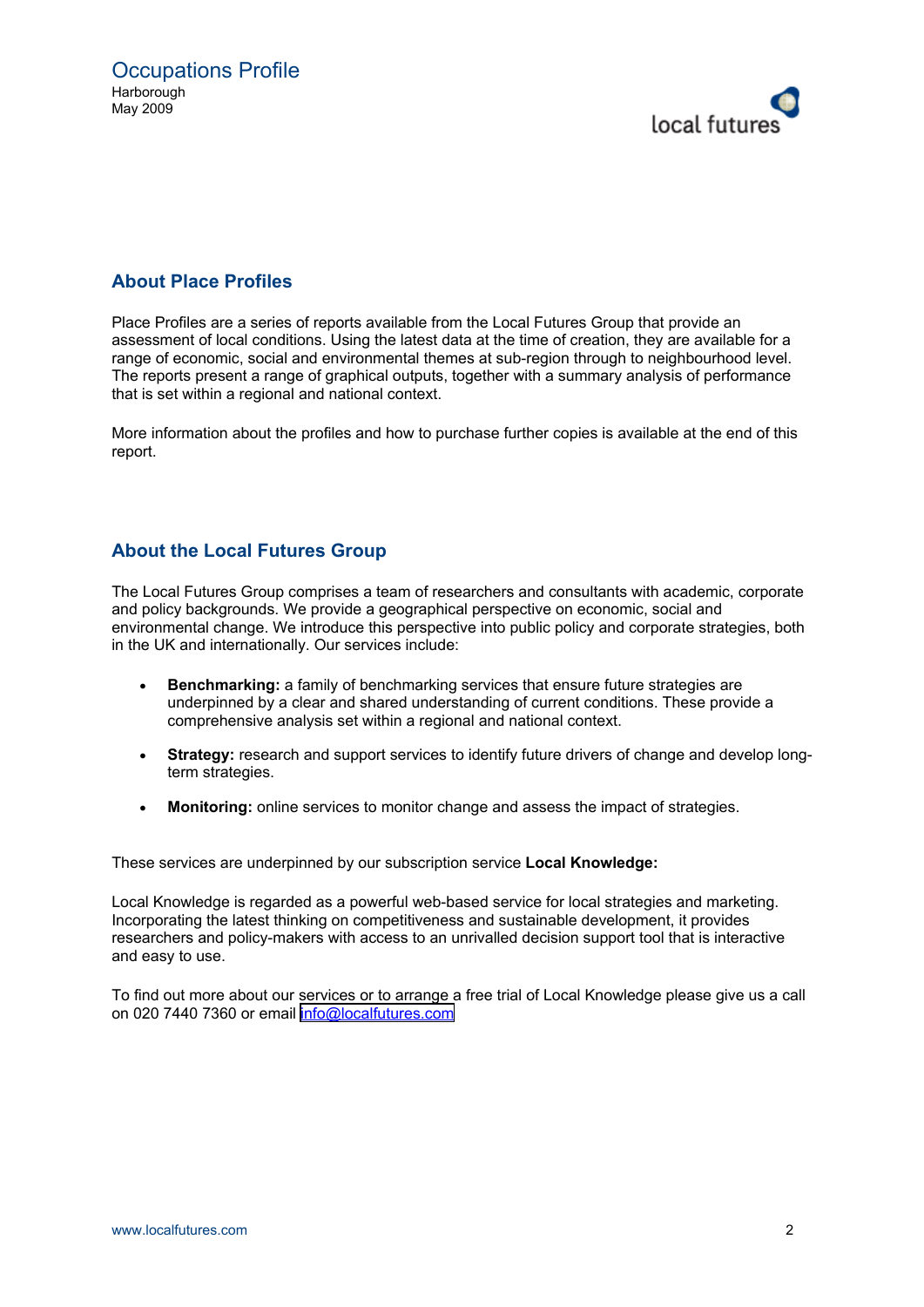

## **Occupations Profile: Harborough**

#### **Introduction**

The occupational structure of an area gives a useful indication of the progress being made towards developing a diverse, prosperous, knowledge-based economy. Knowledge-driven activities generate increased demand for 'higher end' occupations including managerial, professional and technical workers. In our assessment of the occupational profile of Harborough we have considered the proportion of the working population employed in the four main NVQ-linked occupational groups (based on the standardised competences and skills requirements of each occupation). Our overall score, however, is based on the number of professional managerial and technical workers - or 'knowledge workers'.

Harborough is ranked 24 out of 407 districts on our knowledge worker score, indicating a resident workforce that performs in the top 20% of districts nationally.

With a knowledge worker score of 133.08, Harborough is well above the national median. This is shown in the map, where areas with very dark shadings score highly and those with very light shadings score poorly.

The proportion of knowledge workers in Harborough is very high by national standards, with 57.52% of the working population classified as professional, managerial or technical workers. By comparison, the Leicestershire figure is 39.16%, the East Midlands figure is 38.52% and the national figure is 43.22%.

A glossary of the terms and definitions used in this profile are included at the end of the report.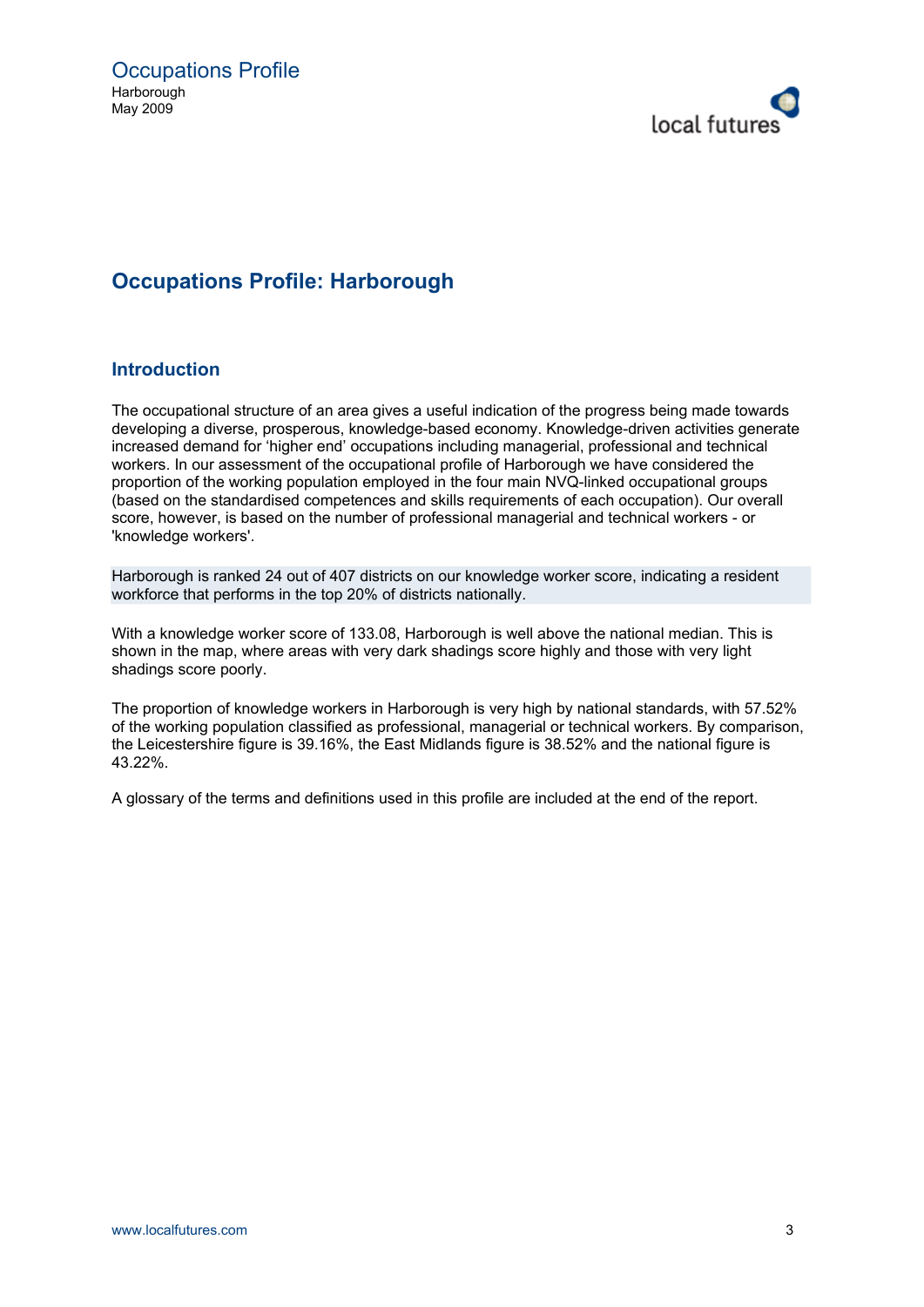

#### **Knowledge Worker Score**

The map shows the performance of districts within Leicestershire on our knowledge worker score. The areas with very dark shading score highly and those with very light shading score poorly.

With a score of 133.08, Harborough is in the top 20% of districts and is in a sub region that is in the bottom 40% of sub regions nationally.



#### **Proportion Of Managerial, Professional & Technical Occupations ('Knowledge Workers') Amongst Employed Workforce (Residence Based)**

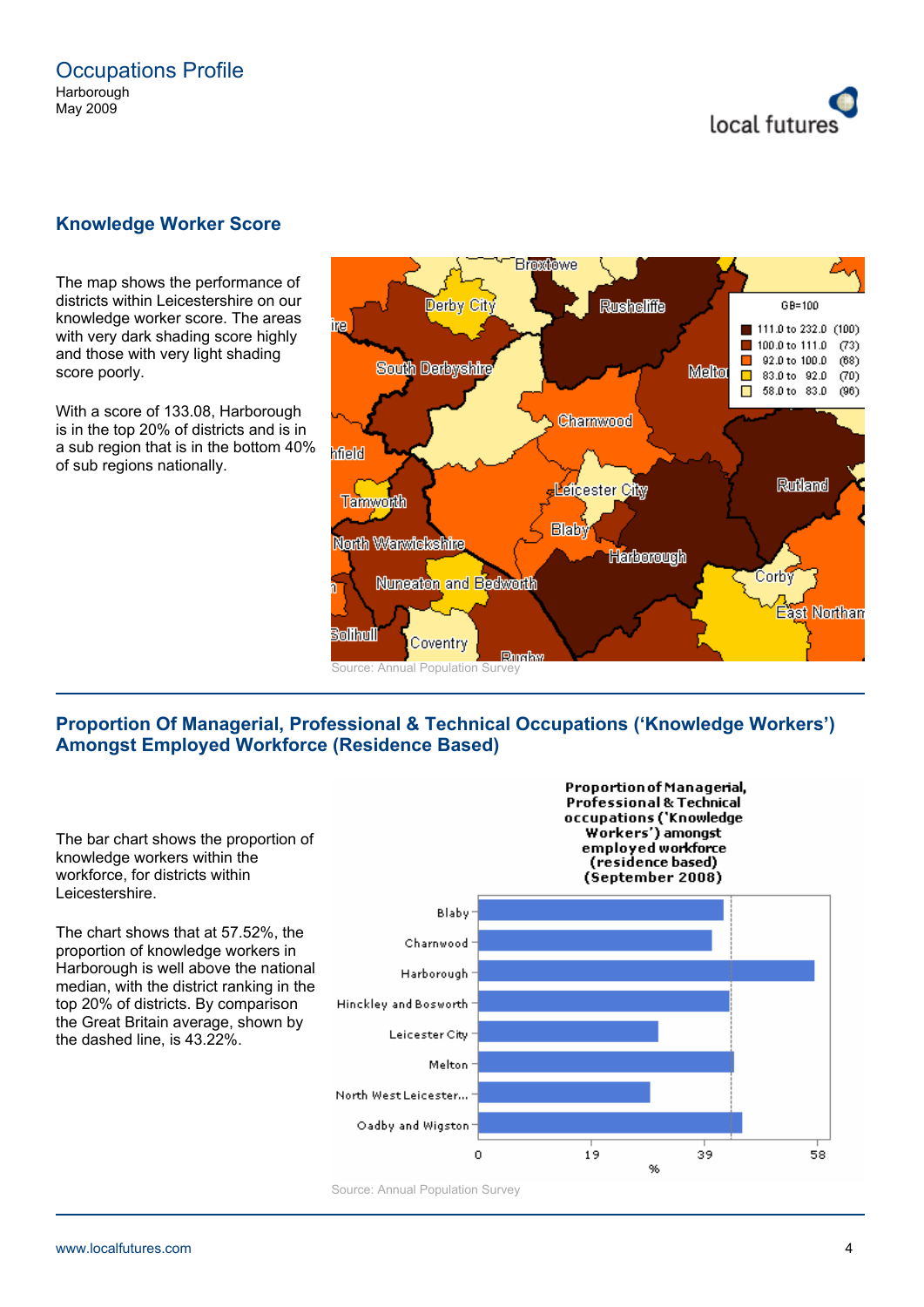

#### **Occupations Indicators**

The spider chart is a way of showing how Harborough rates against the national median. Data for every district in Great Britain is converted into a percentile score, with the top ranking area scoring 100 and the bottom zero. The national median is shown by the 50th percentile. The chart shows that Harborough scores highly by national standards on our knowledge worker score. The chart also shows how Harborough performs on a range of related occupational measures.



#### - Harborough

Source: Annual Population Survey

#### **Occupations Indicators**

| <b>Areas</b>                 | Occups -<br>level $4 \frac{9}{6}$<br><b>September</b><br>2008 | Occups -<br>level $3$ $\frac{9}{6}$<br>2008 | Occups -<br>level $2(%)$<br>September September<br>2008 | Occups -<br>level $1$ $\frac{9}{6}$<br><b>September</b><br>2008 | $Occup - K-$<br>workers<br>$(res)$ $(\%)$<br>September<br>2008 | Knowldge<br>worker<br>score<br>$(GB=100)$<br>September<br>2008 | Rank    |
|------------------------------|---------------------------------------------------------------|---------------------------------------------|---------------------------------------------------------|-----------------------------------------------------------------|----------------------------------------------------------------|----------------------------------------------------------------|---------|
| Harborough                   | 40.81                                                         | 23.39                                       | 21.48                                                   | 14.32                                                           | 57.52                                                          | 133.08                                                         | 24/407  |
| Oadby and Wigston            | 33.33                                                         | 23.37                                       | 34.87                                                   | 8.43                                                            | 45.21                                                          | 104.60                                                         | 134/407 |
| Melton                       | 28.51                                                         | 27.27                                       | 29.34                                                   | 14.88                                                           | 43.80                                                          | 101.34                                                         | 154/407 |
| Hinckley and Bosworth        | 34.87                                                         | 21.77                                       | 35.42                                                   | 7.93                                                            | 42.99                                                          | 99.46                                                          | 179/407 |
| Blaby                        | 30.30                                                         | 20.61                                       | 41.62                                                   | 7.47                                                            | 42.02                                                          | 97.22                                                          | 195/407 |
| Charnwood                    | 30.25                                                         | 23.36                                       | 36.81                                                   | 9.58                                                            | 40.04                                                          | 92.65                                                          | 235/407 |
| Leicester City               | 19.55                                                         | 20.68                                       | 43.04                                                   | 16.73                                                           | 30.81                                                          | 71.29                                                          | 378/407 |
| North West Leicestershire    | 24                                                            | 18.44                                       | 41.11                                                   | 16.44                                                           | 29.56                                                          | 68.38                                                          | 392/407 |
| Leicestershire               | 28.33                                                         | 21.87                                       | 37.37                                                   | 12.42                                                           | 39.16                                                          | 90.61                                                          | 36/53   |
| <b>East Midlands</b>         | 26.43                                                         | 24.36                                       | 35.75                                                   | 13.46                                                           | 38.52                                                          | 89.13                                                          | 9/11    |
| <b>Great Britain Average</b> | 28.59                                                         | 25.54                                       | 34.32                                                   | 11.55                                                           | 43.22                                                          | 100                                                            |         |

Source: Annual Population Survey

The rankings in the table are based on the "Knowledge worker score" indicator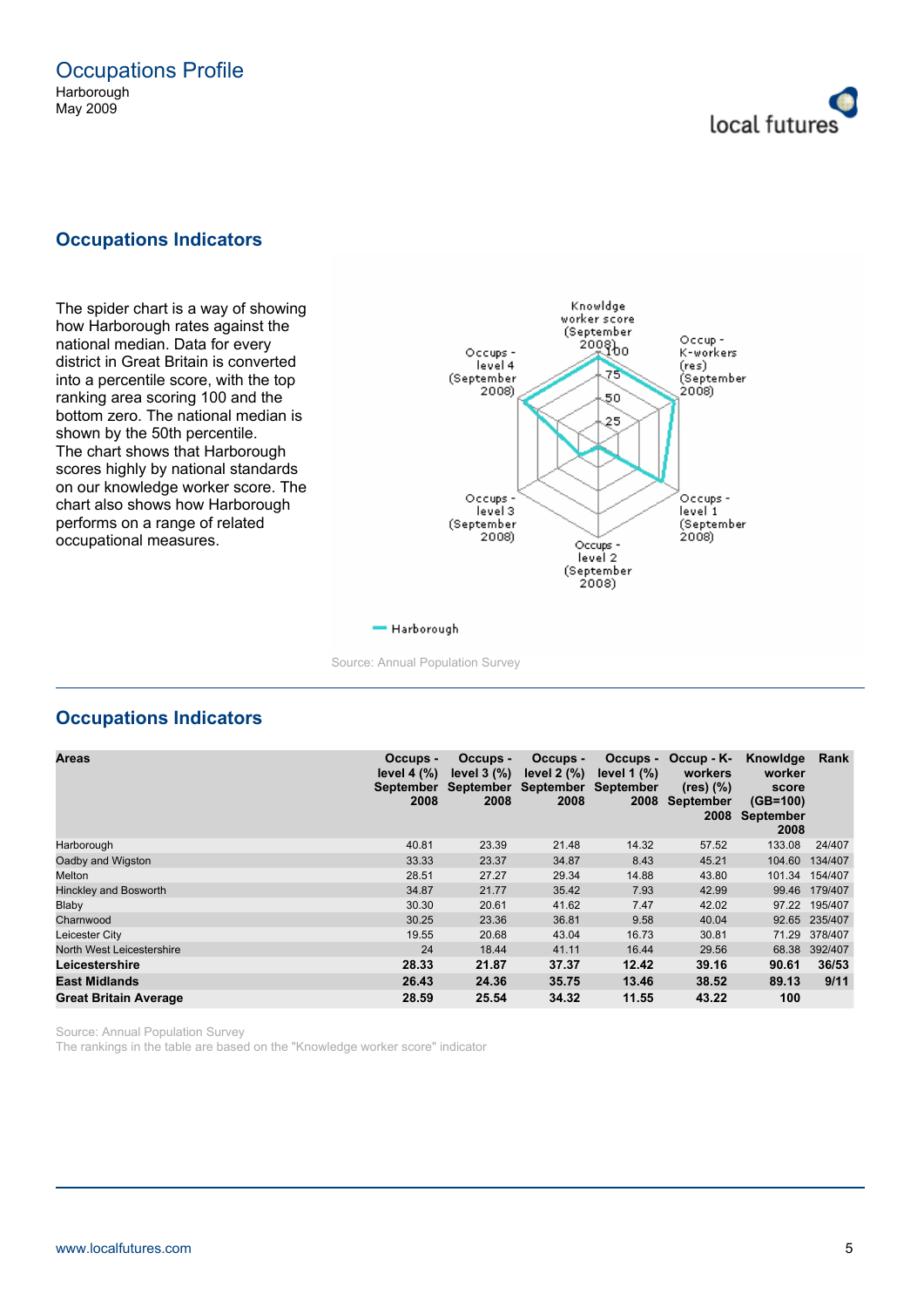

#### **Occupations Indicators Summary**

Looking at some of the indicators from the table we find that:

- The proportion of the working population who are in elementary occupations in Harborough is very high by national standards, with 14.32% in Level 1 Occupations. By comparison, the Leicestershire figure is 12.42% and the national figure is 11.55%.
- The proportion of the working population who are in lower skilled occupations in Harborough is very low by national standards, with 21.48% in Level 2 Occupations. By comparison, the Leicestershire figure is 37.37% and the national figure is 34.32%.
- The proportion of the working population who are in skilled occupations in Harborough is low by national standards, with 23.39% in Level 3 Occupations. By comparison, the Leicestershire figure is 21.87% and the national figure is 25.54%.
- The proportion of the working population who are in managerial occupations in Harborough is very high by national standards, with 40.81% in Level 4 Occupations. By comparison, the Leicestershire figure is 28.33% and the national figure is 28.59%.

Source: Annual Population Survey

#### **Change In Proportion Of Managerial, Professional & Technical Occupations ('Knowledge Workers') Amongst Employed Workforce (Residence Based)**

The chart shows how the proportion of the resident labour force employed as knowledge workers - professional, managerial and technical workers has changed over recent years, for districts in Leicestershire.

For Harborough it shows that the proportion of knowledge workers has increased from 51.26% in 2006 to 60.15% in 2008.



→ North West Leicestershire

Source: Annual Population Survey

→ National Average

→ Oadby and Wigston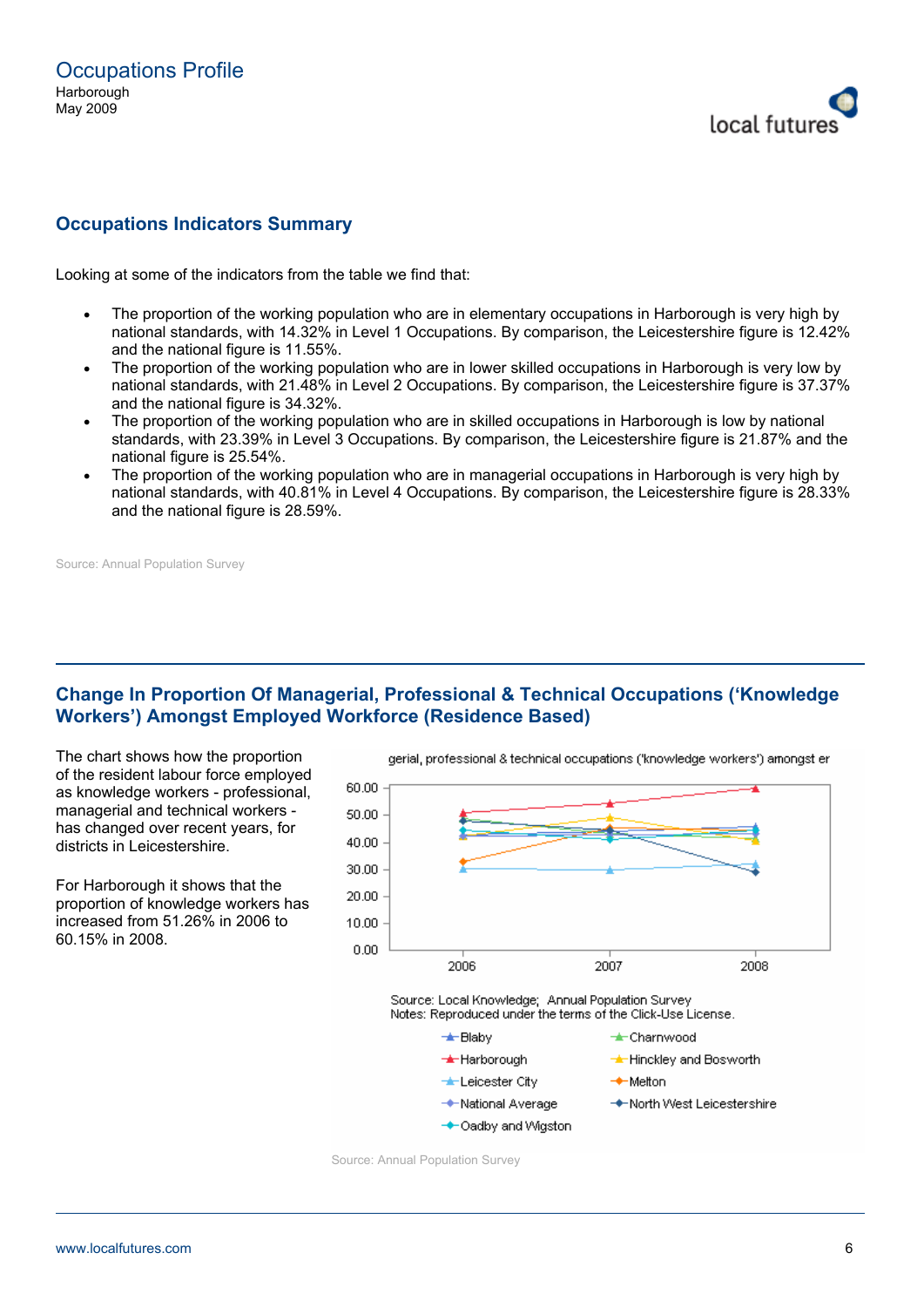

#### **Nearest Neighbours**

For the indicators in the spider chart shown earlier, the areas in the country with the most similar profiles are shown opposite. These are statistically the nearest neighbours to Harborough, with Epsom and Ewell in Surrey being the most similar on the occupations indicators.

| Rank           | <b>Place Name</b>        | District (incl. 2009 Unitaries) |
|----------------|--------------------------|---------------------------------|
| 1              | Epsom and Ewell          | Epsom and Ewell                 |
| 2              | Exeter                   | Exeter                          |
| 3              | <b>Malvern Hills</b>     | <b>Malvern Hills</b>            |
| $\overline{4}$ | Rutland                  | Rutland                         |
| 5              | Lambeth                  | I amheth                        |
| 6              | Reading                  | Reading                         |
| 7              | <b>Rushcliffe</b>        | <b>Rushcliffe</b>               |
| 8              | <b>Welwyn Hatfield</b>   | <b>Welwyn Hatfield</b>          |
| 9              | <b>Brighton and Hove</b> | <b>Brighton and Hove</b>        |
| 10             | Monmouthshire            | Monmouthshire                   |

Source: Annual Population Survey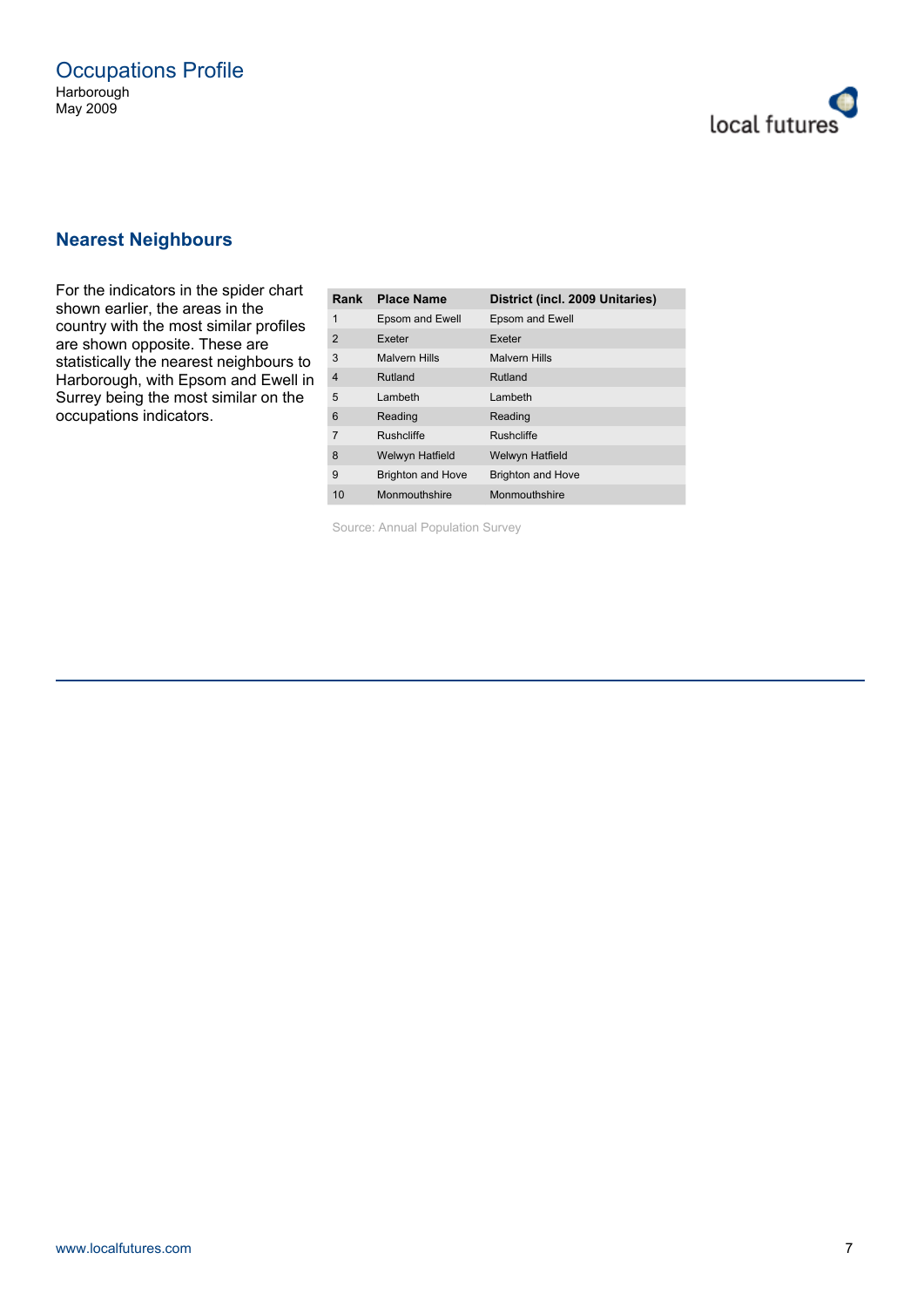

# **Glossary of terms**

| Managerial and professional<br>occupations (level 4)                                       | The proportion of the working age population who are employed in<br>managerial and professional occupations, based on place of residence.   |
|--------------------------------------------------------------------------------------------|---------------------------------------------------------------------------------------------------------------------------------------------|
| Skilled technical occupations (level)<br>3)                                                | The proportion of the working age population who are employed in<br>skilled technical occupations, based on place of residence.             |
| Lower skilled occupations (level 2)                                                        | The proportion of the working age population who are employed in<br>lower skilled occupations, based on place of residence.                 |
| Elementary occupations (level 1)                                                           | The proportion of the working age population who are employed in<br>elementary occupations, based on place of residence.                    |
| Proportion of managerial,<br>professional & technical occupations<br>('knowledge workers') | The proportion of the working age population who are employed in<br>knowledge occupations, based on place of residence.                     |
| Knowledge worker score                                                                     | This residence based figure provides an index of the proportion of the<br>working age population who are employed in knowledge occupations. |

# **Data Sources and Definitions**

| Managerial and professional<br>occupations (level 4)                                       | The total in managerial and professional occupations as a proportion of<br>total employees. Based on Standard Occupational Classification 2000<br>(SOC) groups (1) Managers and Senior Officials; and (2) Professional<br>occupations, based on place of residence.                                                                                             |
|--------------------------------------------------------------------------------------------|-----------------------------------------------------------------------------------------------------------------------------------------------------------------------------------------------------------------------------------------------------------------------------------------------------------------------------------------------------------------|
| Skilled technical occupations (level)<br>3)                                                | The total in skilled occupations as a proportion of total employees. This<br>is based on Standard Occupational Classification 2000 (SOC) groups<br>Associate Professionals & Technical (3) and Skilled Trades (4).                                                                                                                                              |
| Lower skilled occupations (level 2)                                                        | The total lower skilled occupations as a proportion of total employees.<br>This is based on Standard Occupational Classification 2000 (SOC)<br>groups Administrative & Secretarial (5), Personal Services, Care &<br>Leisure (6), Sales & Customer Services (7), Process & Machine<br>Operatives (8).                                                           |
| Elementary occupations (level 1)                                                           | The total employed in elementary occupations as a proportion of total<br>employees, based on Standard Occupational Classification 2000<br>(SOC) code 9.                                                                                                                                                                                                         |
| Proportion of managerial,<br>professional & technical occupations<br>('knowledge workers') | The number of knowledge workers as a proportion of the working age<br>population. Based on Standard Occupational Classification 2000<br>(SOC) groups (1) Managers and Senior Officials; (2) Professional<br>occupations; (3) Associate Professional and Technical occupations,<br>based on place of residence.                                                  |
| Knowledge worker score                                                                     | The proportion of knowledge workers occupations as a proportion of<br>the working age population, indexed to the national average. Based on<br>Standard Occupational Classification 2000 (SOC) groups (1) Managers<br>and Senior Officials; (2) Professional occupations; (3) Associate<br>Professional and Technical occupations, based on place of residence. |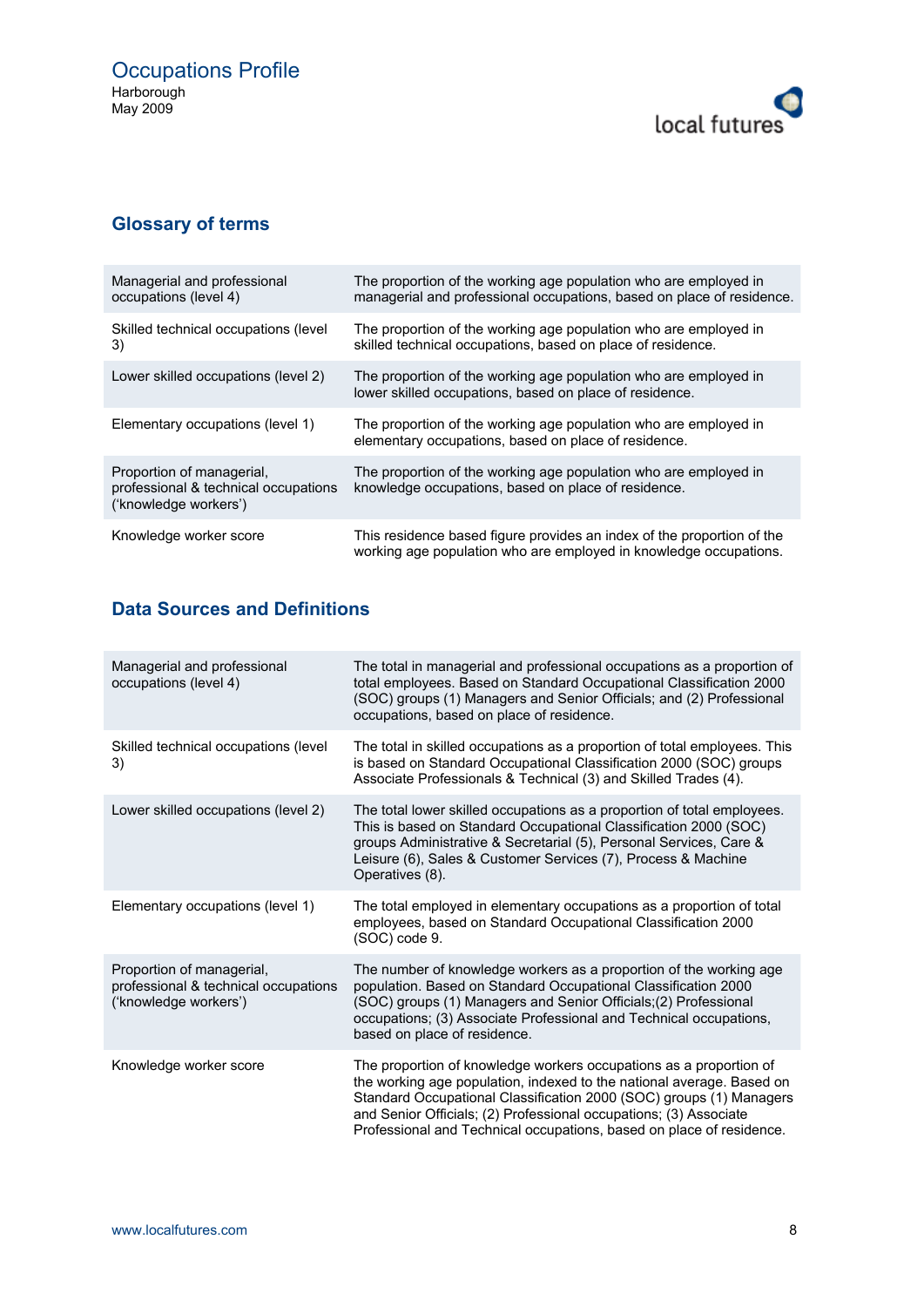

Source: Local Knowledge; Annual Population Survey (National Statistics website (Nomis: www.nomisweb.co.uk) Crown copyright material is reproduced with the permission of the Controller Office of Public Sector Information (OPSI)).